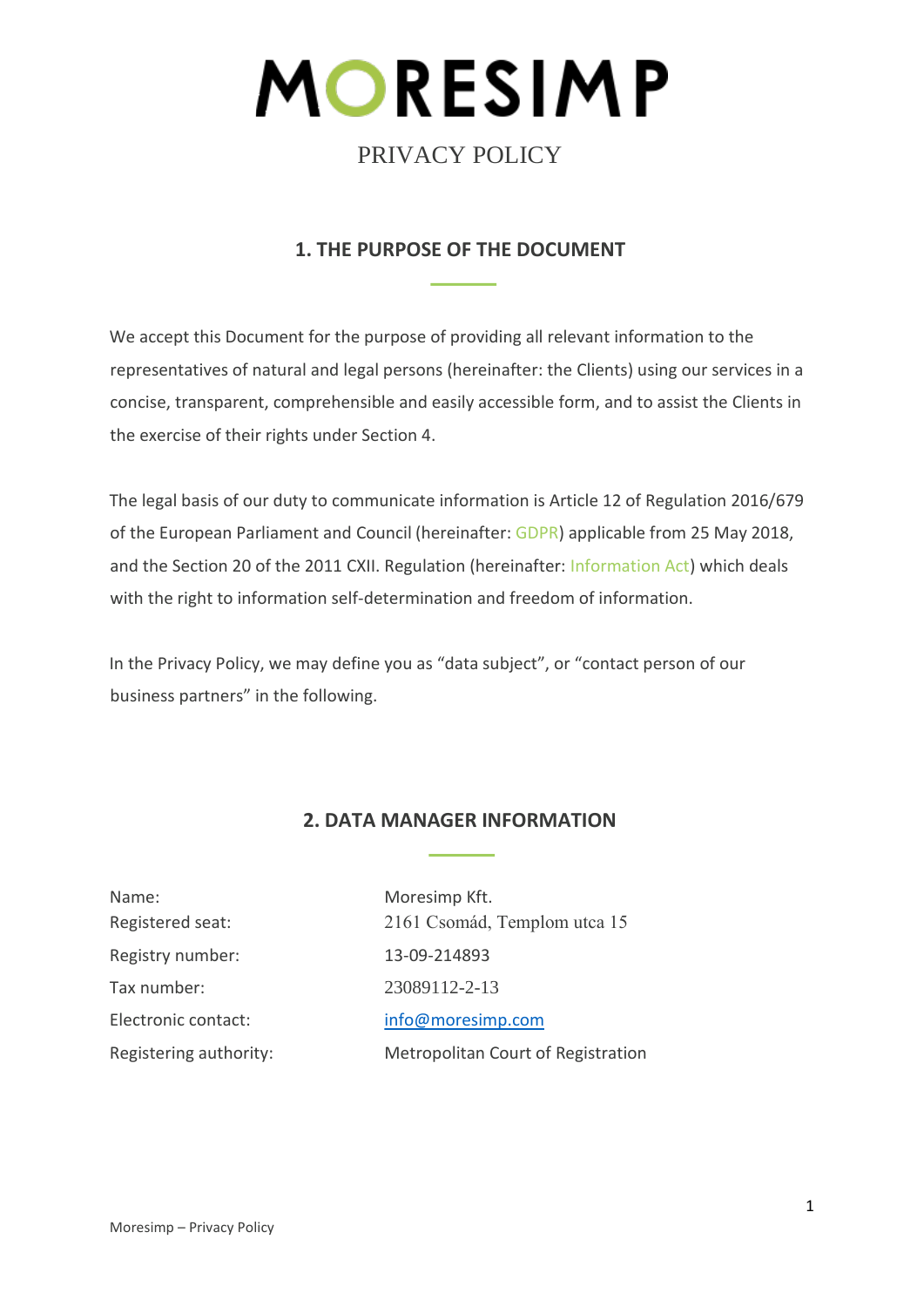## **3. DATA MANAGER ACTIVITIES**

### **3.1. Invoicing**

After the performing of the orders we – with regard to Act C of 2000 on accounting – make out a bill. The details of such processing are described hereunder.

### *3.1.1. Purpose of the personal data*

We handle the names and addresses of our natural person clients (in case of a sole proprietor we handle their registered office) for the purpose of supporting the accounting for the execution of a transaction order (economic event).

### *3.1.2. Legal basis for processing*

Processing is necessary for compliance with a legal obligation; with regard to section 6 paragraph 1 point f of GDPR, section 5 article 1 point b of Information Act and section 166 paragraph 1 to 3 of Act C of 2000.

#### *3.1.3. Duration of the processing*

8 years after accounting.

#### *3.1.4. Mode of processing*

Personal data are collected manually or in electronic form.

#### *3.1.5. Provision of personal data*

Since we cannot perform our accounting obligations without knowing any information about you, the processing is a statutory requirement.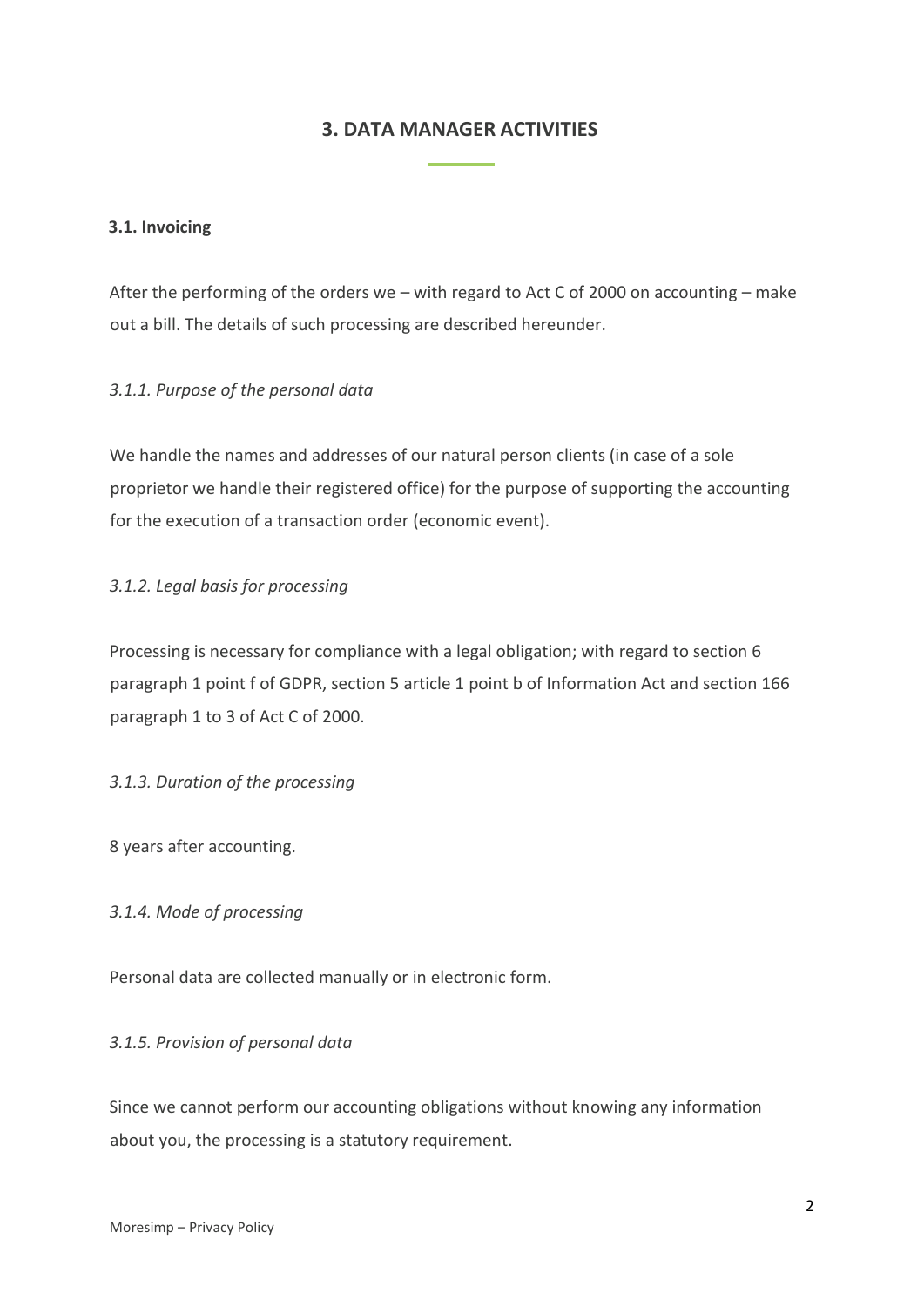### **3.2. Contact and fulfill orders**

In addition to telephone and e-mail inquiries, you can also contact us using the form on our website to inquire or request a quote. Related data management details are shown below.

### *3.2.1. Purpose of the personal data*

We handle the names of our Client for identification purposes, the e-mail address and telephone number for contacting purposes and for keeping in touch when fulfilling the order. Any other personal information (for example bank account details) provided by our Client during the execution of the order, we handle only for the purpose of fulfilling the contract.

### *3.2.2. Legal basis for processing*

As our Client contacts us for the purpose of using a service or ordering our products and requesting information about them, Section 6 paragraph 1 point f of GDPR is required to take prior steps to the enter of a data management contract. The legal basis for data processing during the performance of the contract when using the chosen service or ordering a product is Article 6 (1) b) of the GDPR.

If the Client is a contact person acting on behalf of a legal person, the legal basis of the above mentioned personal data is the legitimate interest of a legal person represented by the Client and us (Article 6 (1) (f) GDPR). It is in the interest of both parties that business communication takes place effectively during the performance of the service and be able to provide information each other's representatives on any essental circumstances affecting the contract between us. Infringement of the right to information self-determination of the legal entity's contact person cannot be determined, becouse job or contractual obligation support communication and providing personal data between the parties.

#### *3.2.3. Duration of processing*

In the absence of any other data management purpose personal data is stored for one year after it is collected.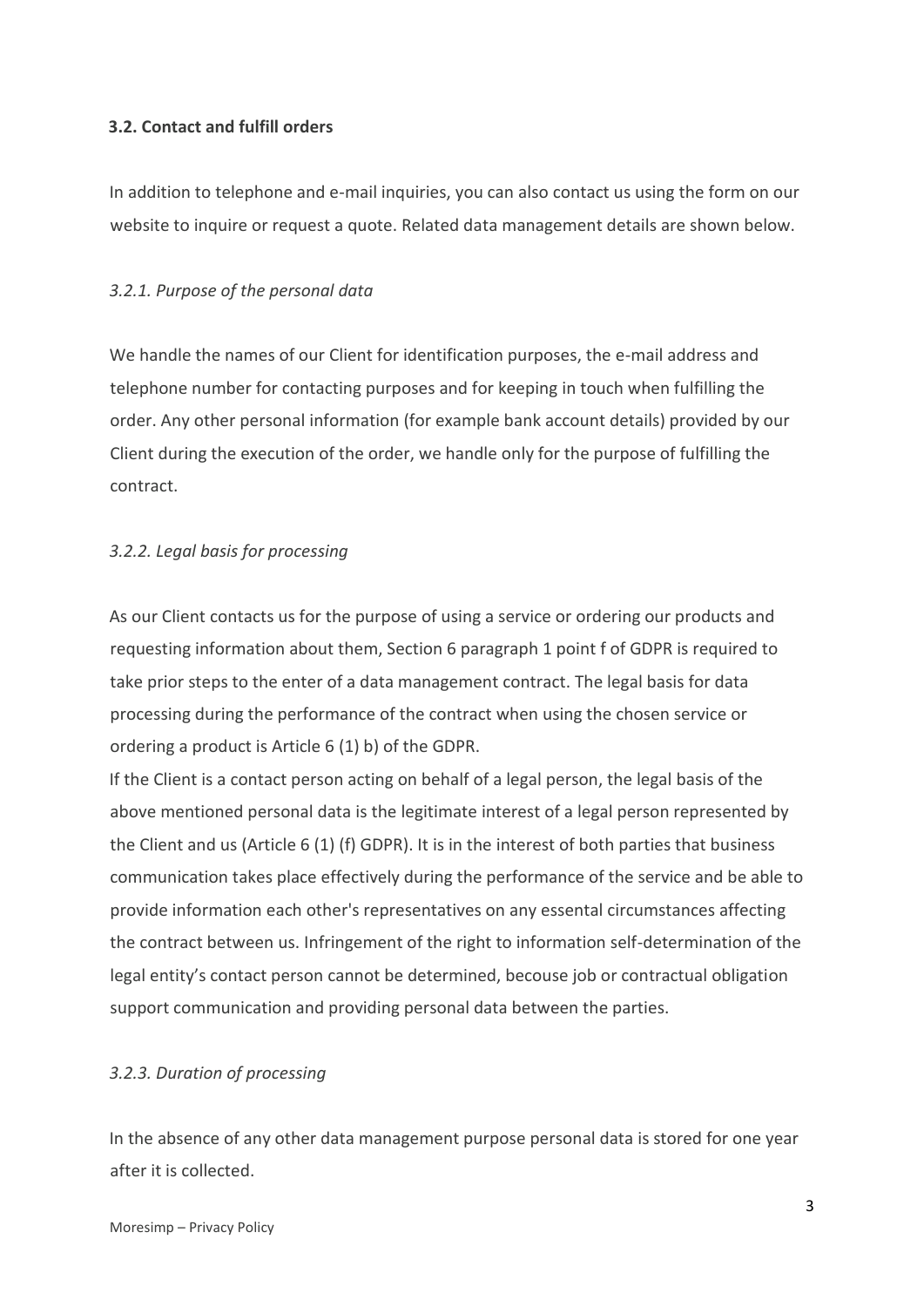#### *3.2.4. Mode of processing*

Both on paper and in electronic form.

## **4. WHAT ARE YOUR RIGHTS?**

You have the right to request free information about the details of the managed personal data and request rectification, erasure, blocking or restriction of handling in cases specified by law, as well as protest against the processing of such personal data. Requests for information and requests in this section can be addressed by our client to our contact details in section 2.

#### *4.1. Right to access*

You have the right to obtain confirmation as to whether or not personal data concerning you are being processed, and, where that is the case, access to the personal data and the information featured in point 3. You have the right to access to the following information concerning the processing of your personal data: the purposes of the processing; the categories of personal data concerned; the recipients or categories of recipient to whom the personal data have been or will be disclosed, in particular recipients in third countries or international organizations; where possible, the envisaged period for which the personal data will be stored, or, if not possible, the criteria used to determine that period; the existence of the right to request from us rectification or erasure of personal data or restriction of processing of personal data concerning you or to object to such processing; the right to lodge a complaint with a supervisory authority; the existence of automated decision-making, including profiling, at least in those cases, meaningful information about the logic involved, as well as the significance and the envisaged consequences of such processing for the data subject.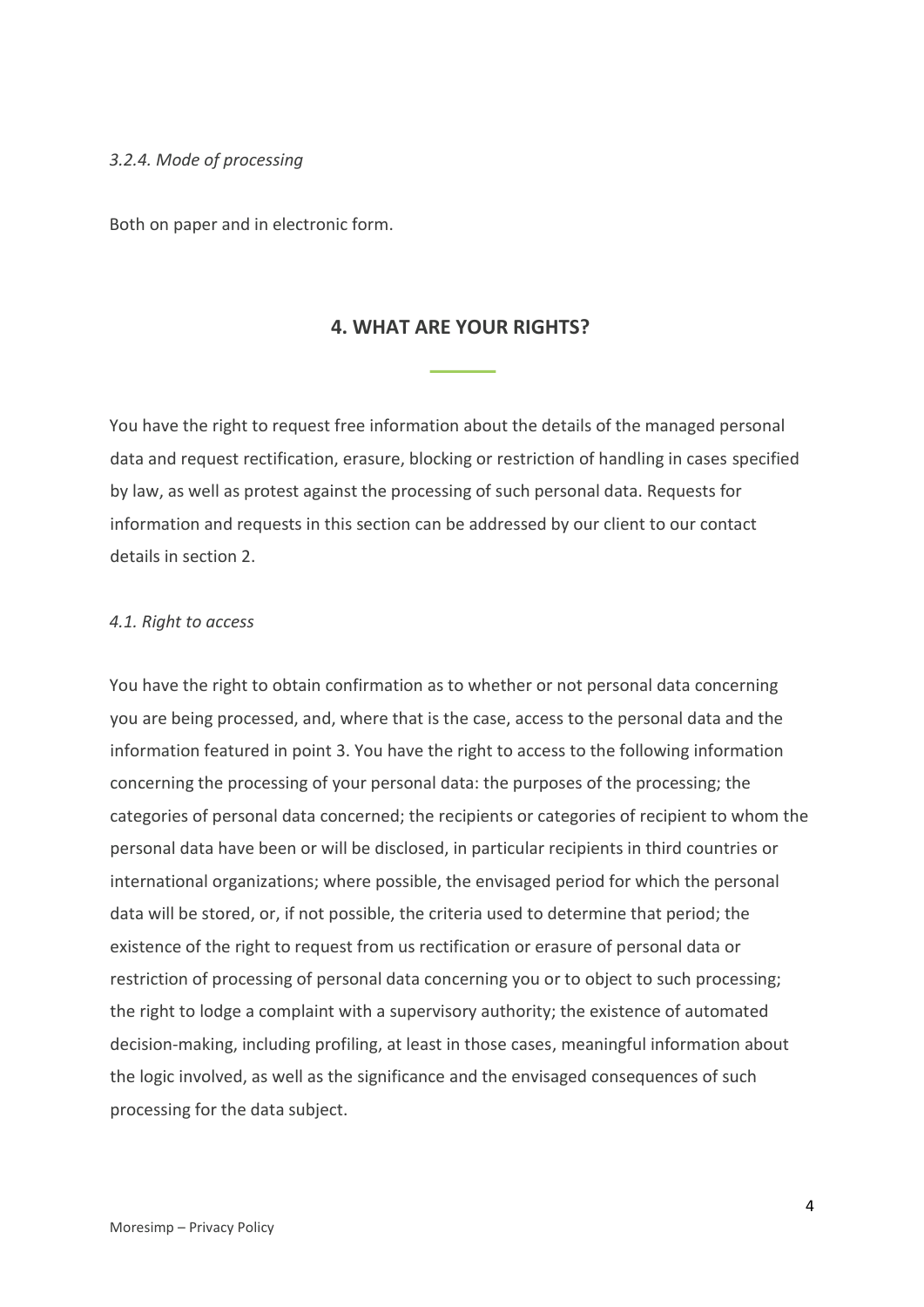#### *4.2. Right to rectification*

You have the right to obtain from us without undue delay the rectification of inaccurate personal data concerning you. Taking into account the purposes of the processing, you have the right to have incomplete personal data completed, including by means of providing a supplementary statement.

#### *4.3. Right to erasure*

You have the right to obtain from us the erasure of personal data concerning you without undue delay and we shall have the obligation to erase personal data without undue delay if it is mandatory according to Article 17 of GDPR. The erasure of your personal data is obligatory for us in the following instances: the personal data are no longer necessary in relation to the purposes for which they were collected or otherwise processed; you withdraw consent on which the processing is based, and where there is no other legal ground for the processing; you object to the processing and there are no overriding legitimate grounds for the processing; the personal data have been unlawfully processed; the personal data have to be erased for compliance with a legal obligation in Union or Member State law to which the controller is subject.

#### *4.4. Right to forget*

If we made the personal data public and are obliged to erase your personal data, we inform controllers which are processing the personal data that you have requested the erasure by such controllers of any links to, or copy or replication of, those personal data. **We do not make your personal data public.**

#### *4.5. Right to restrict data management*

At the request of our client, we restrict data processing if the accuracy of personal data is disputed, or data processing is illegal or the client protests against data management or if we no longer need the personal information the Client has provided.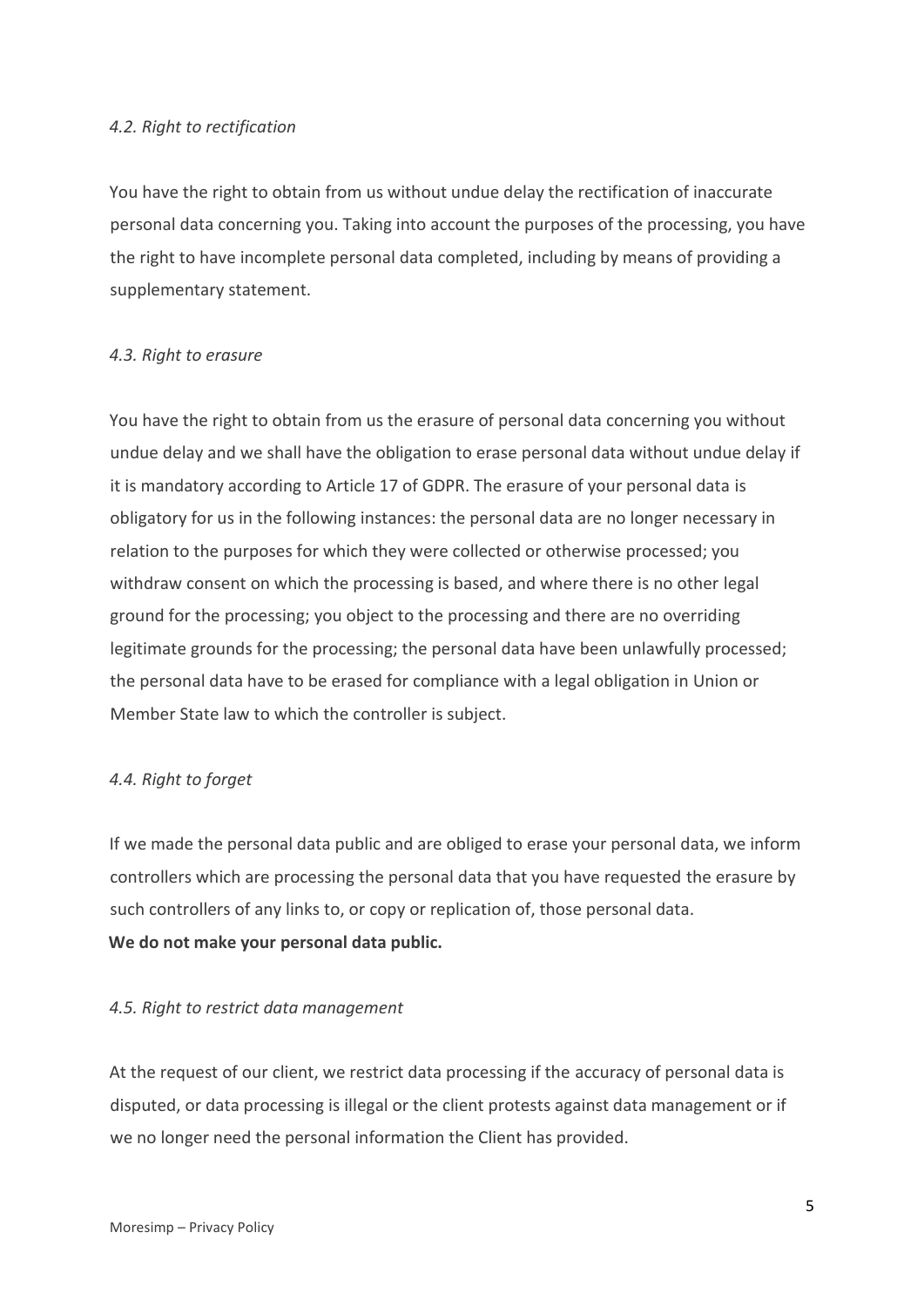#### *4.6. Right to data portability*

You have the right to receive the personal data concerning you, in a structured, commonly used and machine-readable format and have the right to transmit those data to another controller without hindrance from us if is possible according to Article 20 of GDPR. Where technically feasible, you have the right to have the personal data transmitted directly from us to another controller.

#### *4.7. Responding to requests*

The application will be examined as soon as possible after its submission, but within a maximum of 30 days (in the case of an objection, within 15 days) and we make a decision on its validity and the applicant will be informed in writing. If we do not comply with our Client's request, we will inform our Client of the factual and legal reasons for the rejection of the application.

#### *4.8. Law enforcement*

The protection of personal data is important to us, at the same time we respect our Client's right to information self-determination and we strive to respond all requests in a fair manner and on time. With this in mind, we ask our Clients to contact us before any official and judicial claim is made to resolve any conflicts peacefully that erase with us. If the request does not lead to a result, our client can enforce the rights in court under Act V of 2013 on the Civil Code (the lawsuit may also be initiated before a court competent according to the residence of our Client) and in accordance with the provisions of the Information Act, you can apply to the National Data Protection and Freedom of Information Authority *(1125 Budapest, Szilágyi Erzsébet fasor 22/c.; https://www.naih.hu/panaszuegyintezes-rendje.html, a továbbiakban: NAIH)*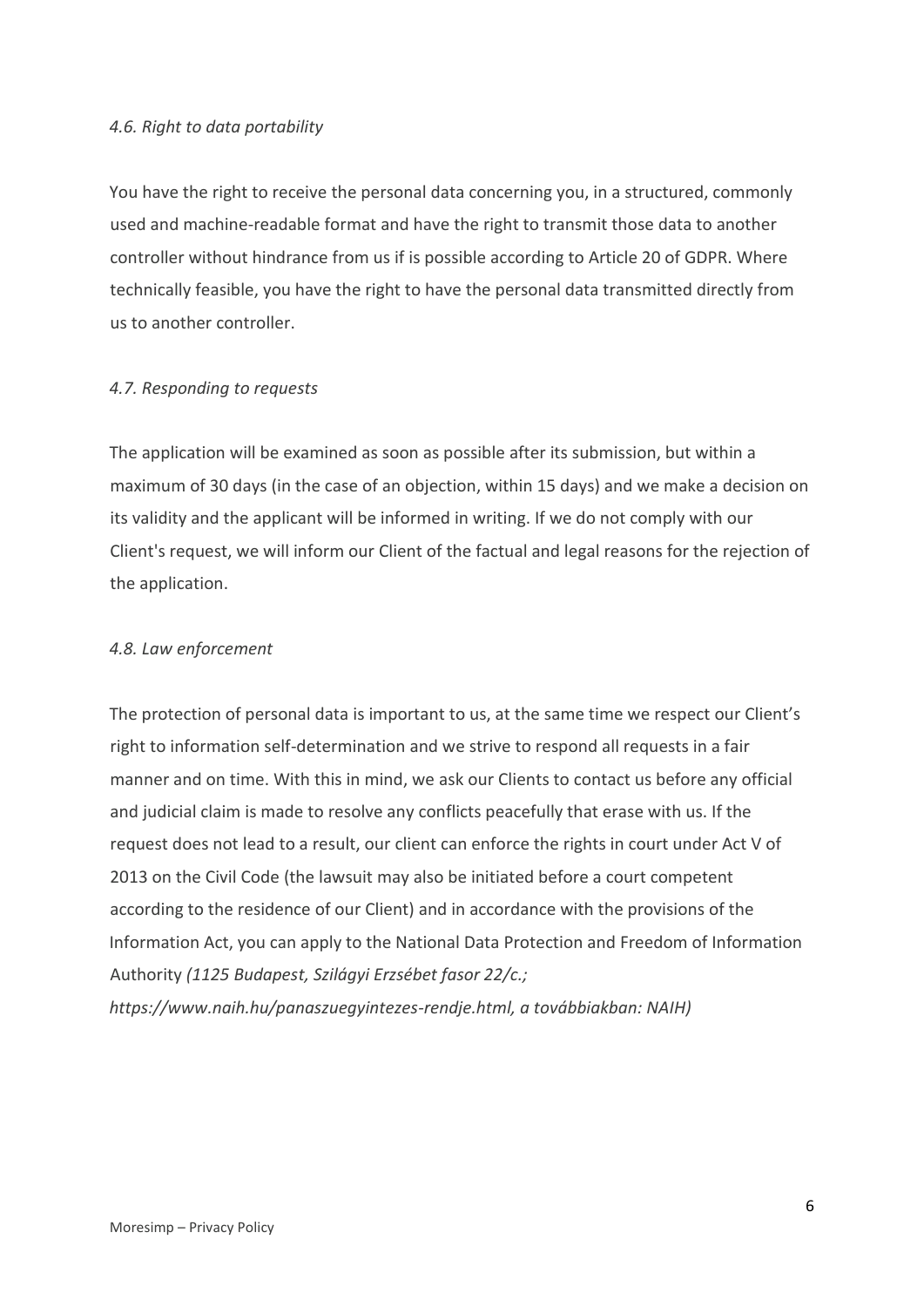## **5. MEASURES AND NOTIFICATIONS**

## *5.1. Informing Data subjects*

We communicate any rectification or erasure of personal data or restriction of processing carried out in accordance with Article 16, Article 17(1) and Article 18 of GDPR to each recipient to whom the personal data have been disclosed, unless this proves impossible or involves disproportionate effort. We also inform you about those recipients on the request of yours.

### *5.2. Mode and deadline of notification*

We provide information on action taken on a request under Articles 15 to 22 of GDPR to you without undue delay and in any event within one month of receipt of the request. That period may be extended by two further months where necessary, taking into account the complexity and number of the requests. We inform you of any such extension within one month of receipt of the request, together with the reasons for the delay. Where you make the request by electronic form means, we provided the information by electronic means where possible, unless you request it otherwise.

If we do not take action on your request, we inform you without delay and at the latest within one month of receipt of the request of the reasons for not taking action and on the possibility of lodging a complaint with a supervisory authority and seeking a judicial remedy (see point 4.7.).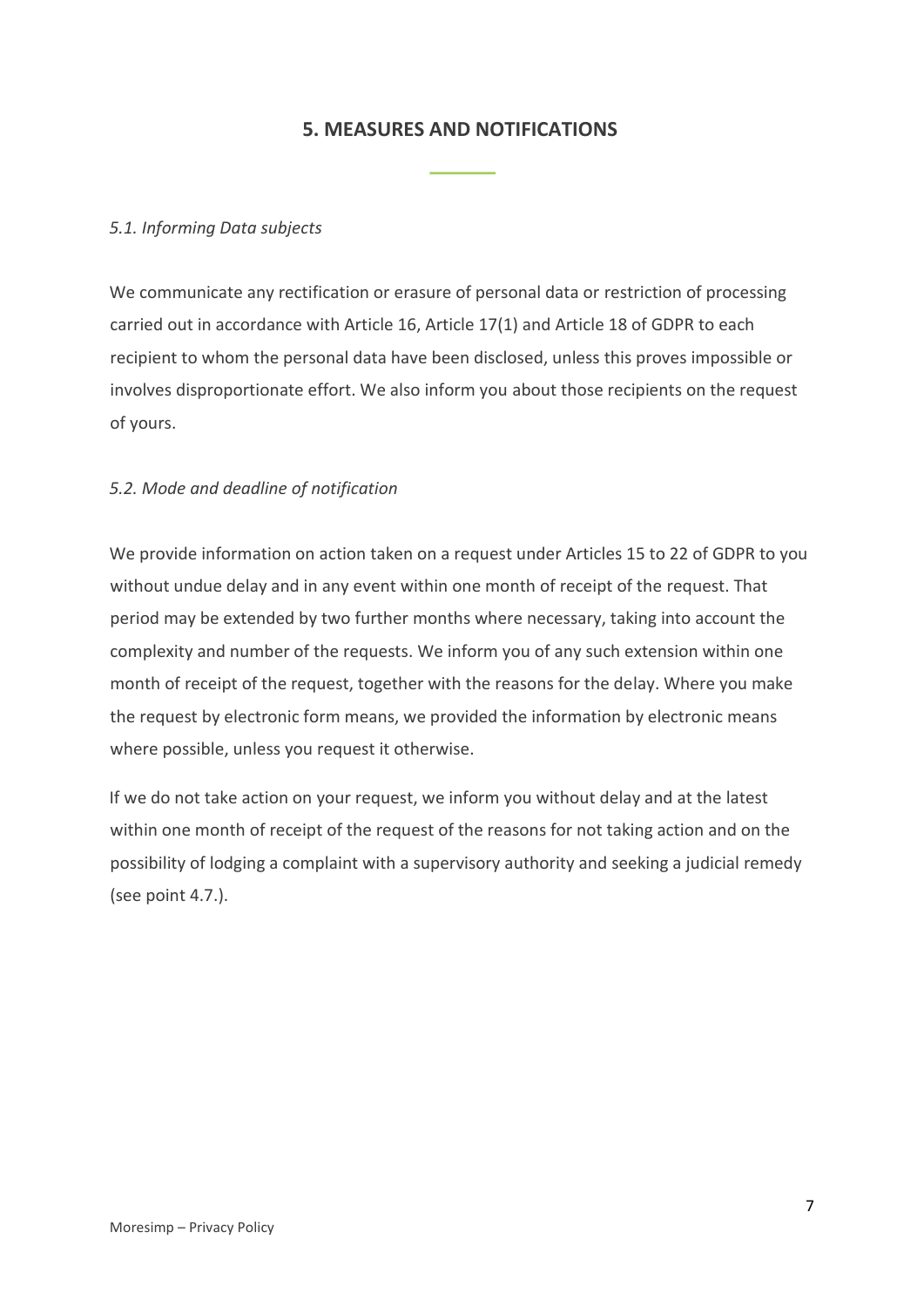#### *5.3. Monitoring*

If we have reasonable doubts concerning the identity of the natural person making the request, we may request the provision of additional information necessary to confirm the identity of the data subject. This measure is necessary to prevent unauthorized access to personal data as defined in Article 5 (1) (f) of the GDPR.

## *5.4. Costs of measures and notifications*

We provide you information and take the necessary measures free of charge. If your requests are manifestly unfounded or excessive, in particular because of their repetitive character, we may charge a reasonable fee taking into account the administrative costs of providing the information or communication or taking the action requested or we refuse to act on your request.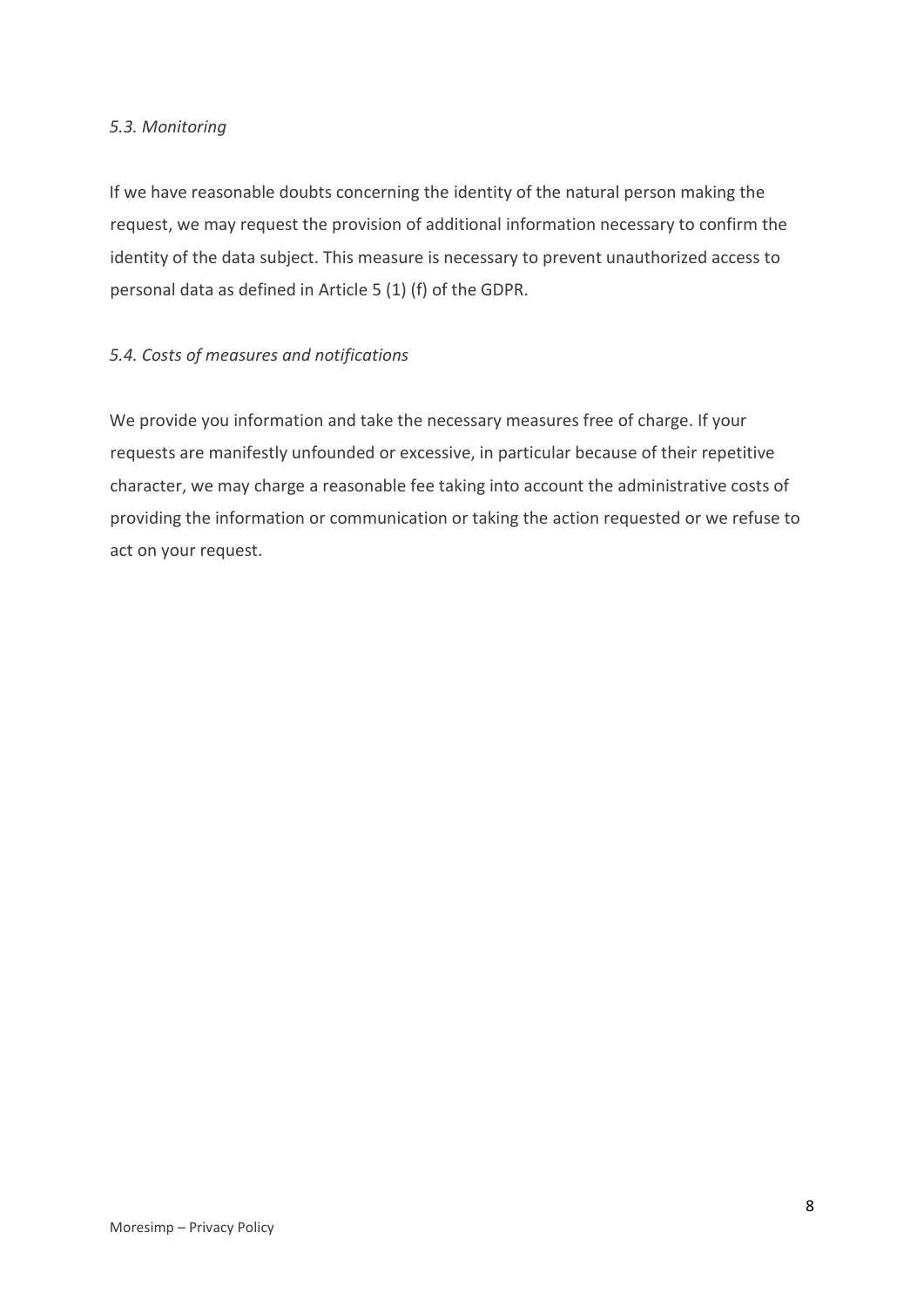## **6. POSSIBLE RECIPIENTS**

#### *6.1. During the operation of our website*

Details of the hosting provider of our website as the data processor: Name: HumanoiT Kft. Contact: H-1138 Budapest, Madarász Viktor u. 47-49.

#### *6.2. During the fullfilment of orders*

Our business partners may have access to your information but only for the purpose of task completion and tied to the purpose of the order, they are obliged to handle data in accordance with the applicable legislation.

#### *6.3. Social media*

Our website has several social media profile so that if you "like" us on Facebook or "follow" us on Instagram, we may learn all the personal data which is public on your profile. In case of data management that arises on these pages the relevant information can be found in the service provider's own data management policy.

#### *6.4. Invoicing*

When invoicing, the tax authority is entitled to know the personal data provided by the Data Subject for this purpose. Details of the tax authority: Name: Nemzeti Adó- és Vámhivatal Website, contact info:<https://www.nav.gov.hu/nav/kapcsolat>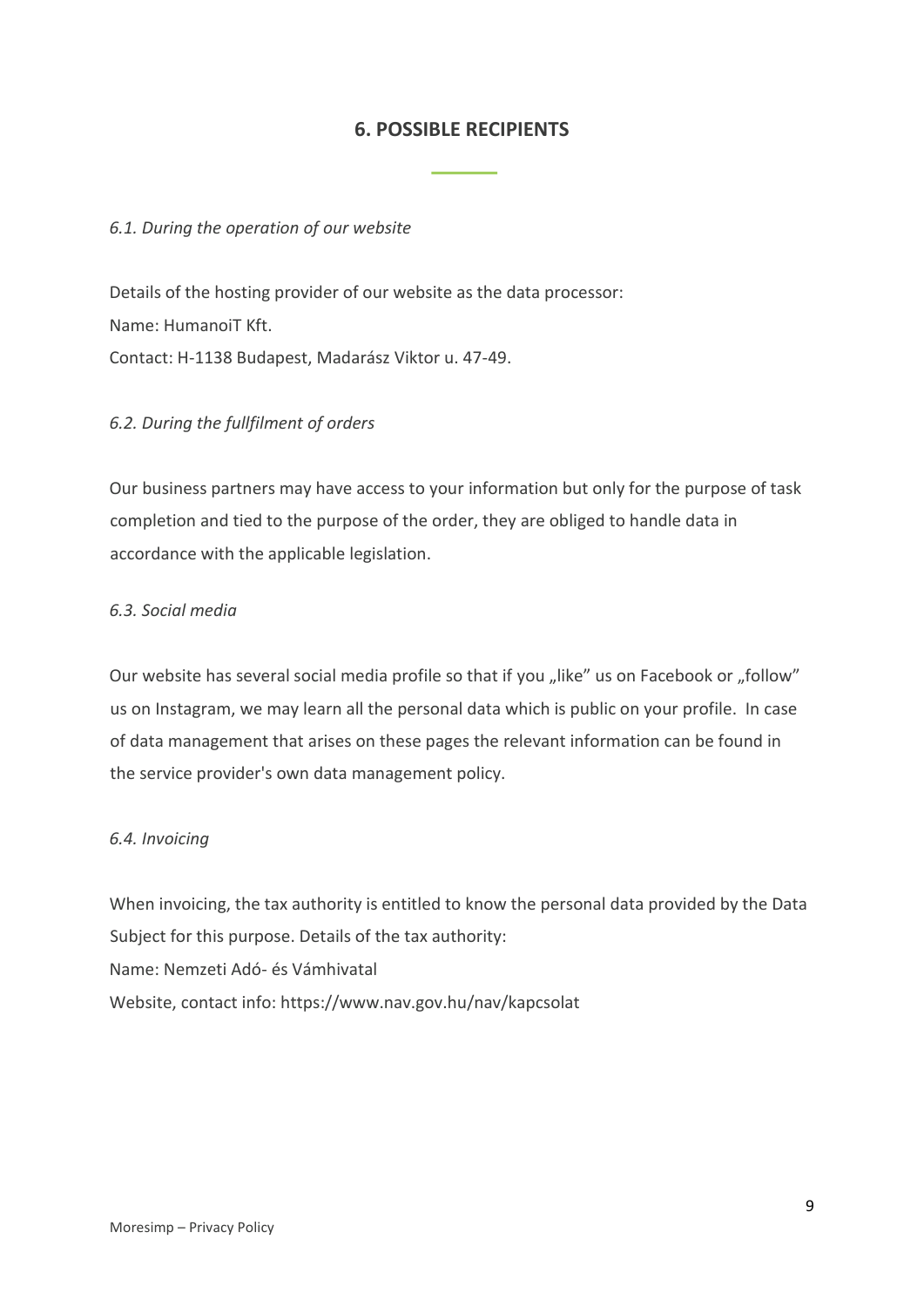## **7. COOKIES**

For proper functioning of our website, in some cases we place small data files on the User's computer device (like the most modern websites).

#### *7.1. What is a cookie?*

A cookie is a small text file that the website places on the User's computer device (including mobile phones). Thanks to this, the website can "remember" the User settings (e.g. language used, font size, display, etc.) so the User doesn't need to reset settings each time she/he visit our website.

## *7.2. Our cookies*

We record data about visitors from our website (IP address, browser type, etc.) to prepare statistical reports. The final result of these reports is not suitable for unique identification. Statistics are required for the development of our website and or services. These cookies can be deleted or may be blocked, but in this case the website may not function properly. We do not use cookies to personally identify the visitor. These cookies are for the purposes described above.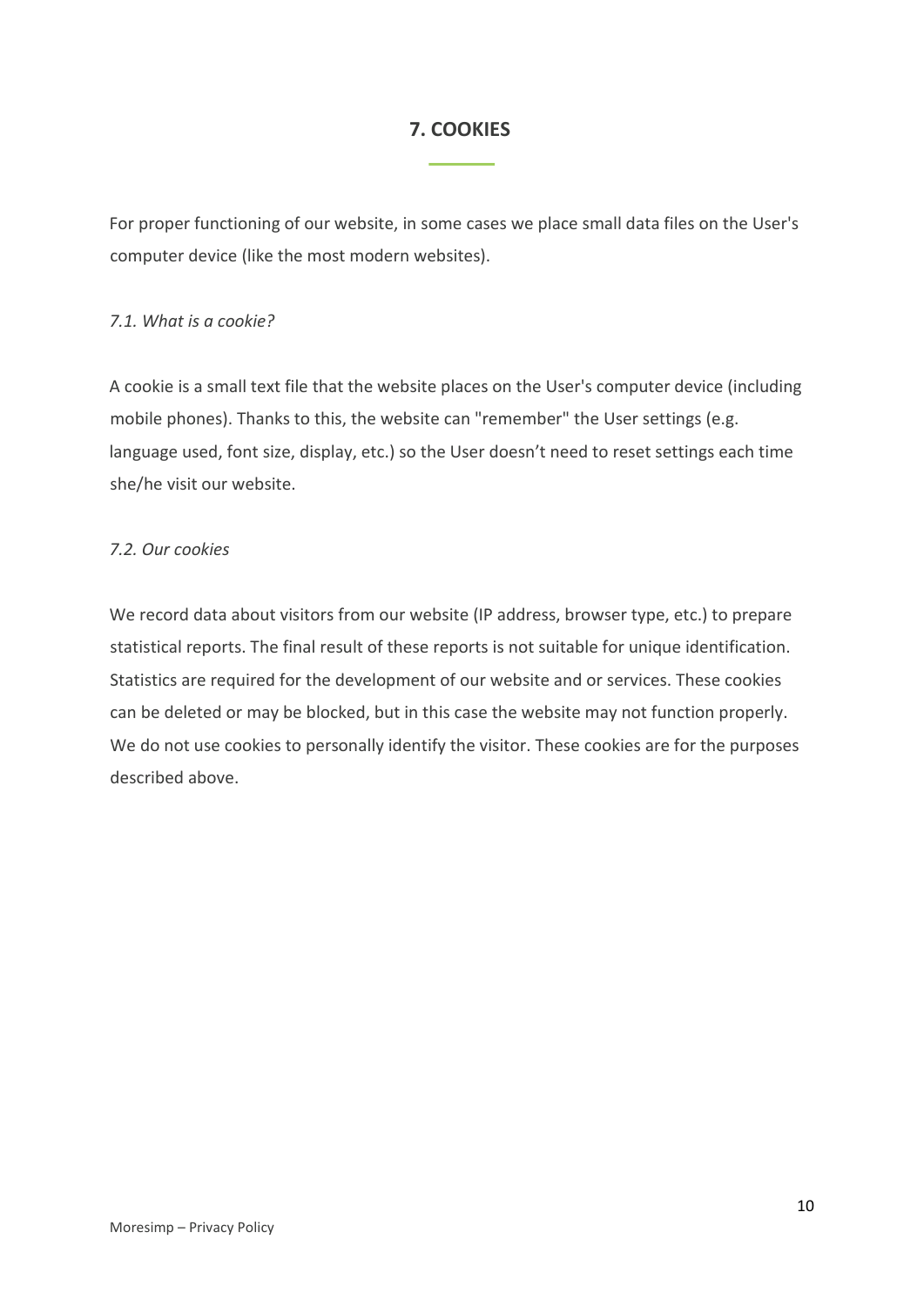#### *7.3. How are cookies handled?*

Cookies can be deleted (for more information: www.AllAboutCookies.org), or with most modern browsers cookie placement can also be blocked. In this case, when using our website, some settings need to be redone each time, and some services wont work definitely. Detailed information on deleting and blocking cookies can be found at [www.AllAboutCookies.org](http://www.allaboutcookies.org/) (English) page and the following links regarding the browser used by the User:

- [Firefox](https://support.mozilla.org/en-US/kb/clear-cookies-and-site-data-firefox)
- [Google Chrome](https://support.google.com/chrome/answer/95647)
- [Microsoft Edge](https://support.microsoft.com/en-us/microsoft-edge/delete-cookies-in-microsoft-edge-63947406-40ac-c3b8-57b9-2a946a29ae09)
- [Microsoft Internet Explorer 11](https://support.microsoft.com/en-us/topic/delete-and-manage-cookies-168dab11-0753-043d-7c16-ede5947fc64d)
- [Microsoft Internet Explorer 10](https://support.microsoft.com/en-us/topic/delete-and-manage-cookies-168dab11-0753-043d-7c16-ede5947fc64d)
- [Microsoft Internet Explorer 9](https://support.microsoft.com/en-us/topic/delete-and-manage-cookies-168dab11-0753-043d-7c16-ede5947fc64d)
- [Microsoft Internet Explorer 8](https://support.microsoft.com/en-us/topic/delete-and-manage-cookies-168dab11-0753-043d-7c16-ede5947fc64d)
- [Safari 9](https://support.apple.com/hu-hu/guide/safari/sfri11471/mac)
- [Safari 8](https://support.apple.com/hu-hu/guide/safari/sfri11471/mac)
- [Safari 6/7](https://support.apple.com/hu-hu/guide/safari/sfri11471/mac)

## **8. OTHER PROVISIONS**

#### *8.1. Processing for different purpose*

If we intend to further process the personal data for a purpose other than that for which the personal data were collected, we provide the you prior to that further processing with information on that other purpose and with any relevant further information.

#### *8.2. Data protection*